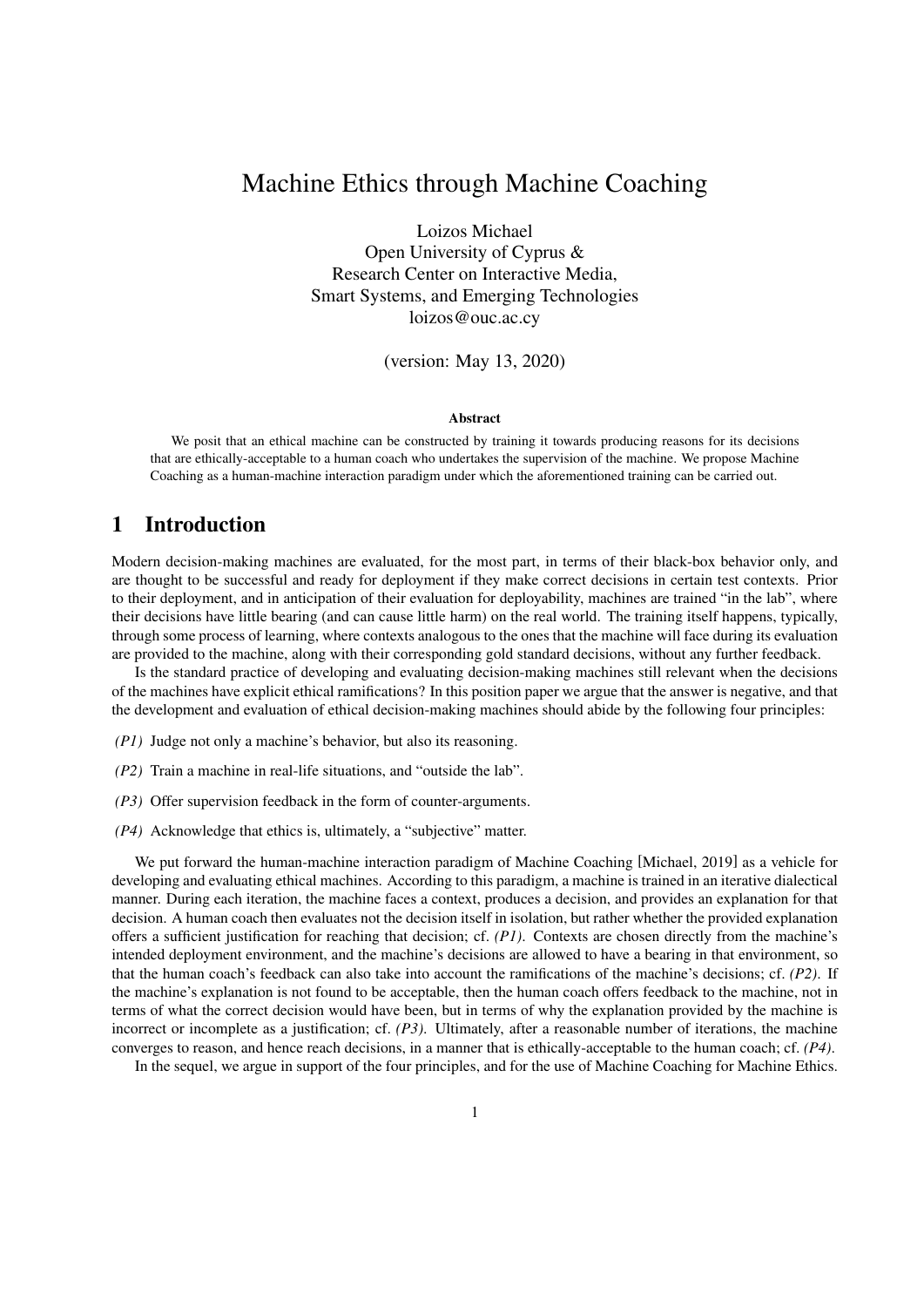# 2 Justification of Action

Both in our commonsensical understanding of ethical behavior, and in the way that societies have chosen to formalize some of the tenets of ethical behavior through social norms, regulations, or laws, an action cannot be judged independently of any context in which it has happened, nor independently of the reason that the actor had for taking that action. Courts that interpret the laws of a country pay, for instance, special attention to whether there was an intent behind an action, whether the intent itself was aimed to cause harm, and whether the plan to cause harm was conceived on the spur of the moment, or was devised a priori. Thus, a judge will differentiate between a human driver who runs over a pedestrian: unintentionally because they were absent-minded; intentionally because they chose to avoid running over a group a children who were crossing the street; with a malintent because they were trying to scare the pedestrian who was seen littering; or with a planned goal to kill the pedestrian as payback for something that happened in the past.

An analogous approach should be followed when an autonomous car runs over a pedestrian. We cannot simply exclaim "AI is a killer!" on the first sight of the accident and adjourn. Instead, we should be able to proceed as a judge would do in the case of a human driver, and try to understand the reasoning behind the car's action in the particular incident. Current Machine Learning technologies used in autonomous cars (and in most other ML-powered systems) are ill-fit to provide such justifications, and even if some justifications are available under certain conditions, those are mostly geared towards ML-experts, and would not be readily comprehensible by an average person or a judge.

Machine Coaching explicitly supports the evaluation of the machine's reasoning, and whether that reasoning justifies any resulting decision, irrespectively of whether the decision can be, in isolation, deemed to be acceptable or not. In principle, the machine need not even make a definite decision in cases where this is not needed (e.g., if acting as an assistant to a human decision-maker), and can instead provide explanations for mutually incompatible decisions. In such cases, evaluating the decisions no longer makes sense, whereas evaluating whether each explanation sufficiently justifies its associated decision is still a valid consideration. In all cases, the evaluation happens in the particular context on which decisions were made, keeping, thus, the evaluation task cognitively-light for the human coach.

### 3 Continuous Feedback

In human societies, more now than ever before, life-long learning has become a central tenet in our fast-changing (at least in terms of available information) environment. Learning (especially at the tertiary and professional levels) is increasingly not seen as something that precedes a human's other life obligations, and that is done in specialized safe places (also known as "schools"), but rather as something that happens in situ, at the place of its eventual use.

Machines would, analogously, benefit from adopting a continuous learning approach to cope with changes in the contexts that they may face, or in the acceptability of the decisions and the explanations they may provide (e.g., due to a new law that might make it acceptable to pass a red light when you are not blocking the traffic). Much more than as a sufficient mechanism to cope with a changing environment, however, a continuous learning approach is a necessary mechanism to support the shift on how machines are to be evaluated. Unlike typical Machine Learning where the gold standard decision is independent of the machine and can, thus, be identified and provided upfront, when evaluating a machine's reasoning it is not feasible to provide upfront a reaction to each possible machine-generated explanation.

As anticipated by Machine Coaching, the human coach engages with the machine in a continuous manner, reacting to the machine's decisions and explanations as the machine perceives different contexts. This, in turn, implies that the machine cannot be fully trained "in the lab", but has to face, early on, the hurdles of real life. Such an in situ training of a machine, not unlike the in situ training of young children, raises interesting ethical issues on the real-life ramifications of the decisions of an insufficiently-trained machine. We do not elaborate further on this aspect, but we direct the interested reader to our past thoughts and technical work on this matter [Michael, 2015a; 2015b].

# 4 Learning vs Coaching

The feedback that a young child experiences after a mischief is, typically, some negative reward that materializes when the offending action is identified by a responsible adult. What does the child learn from such feedback? Does the child learn that doing mischiefs is wrong and should be avoided altogether, or that a mischief should be followed by an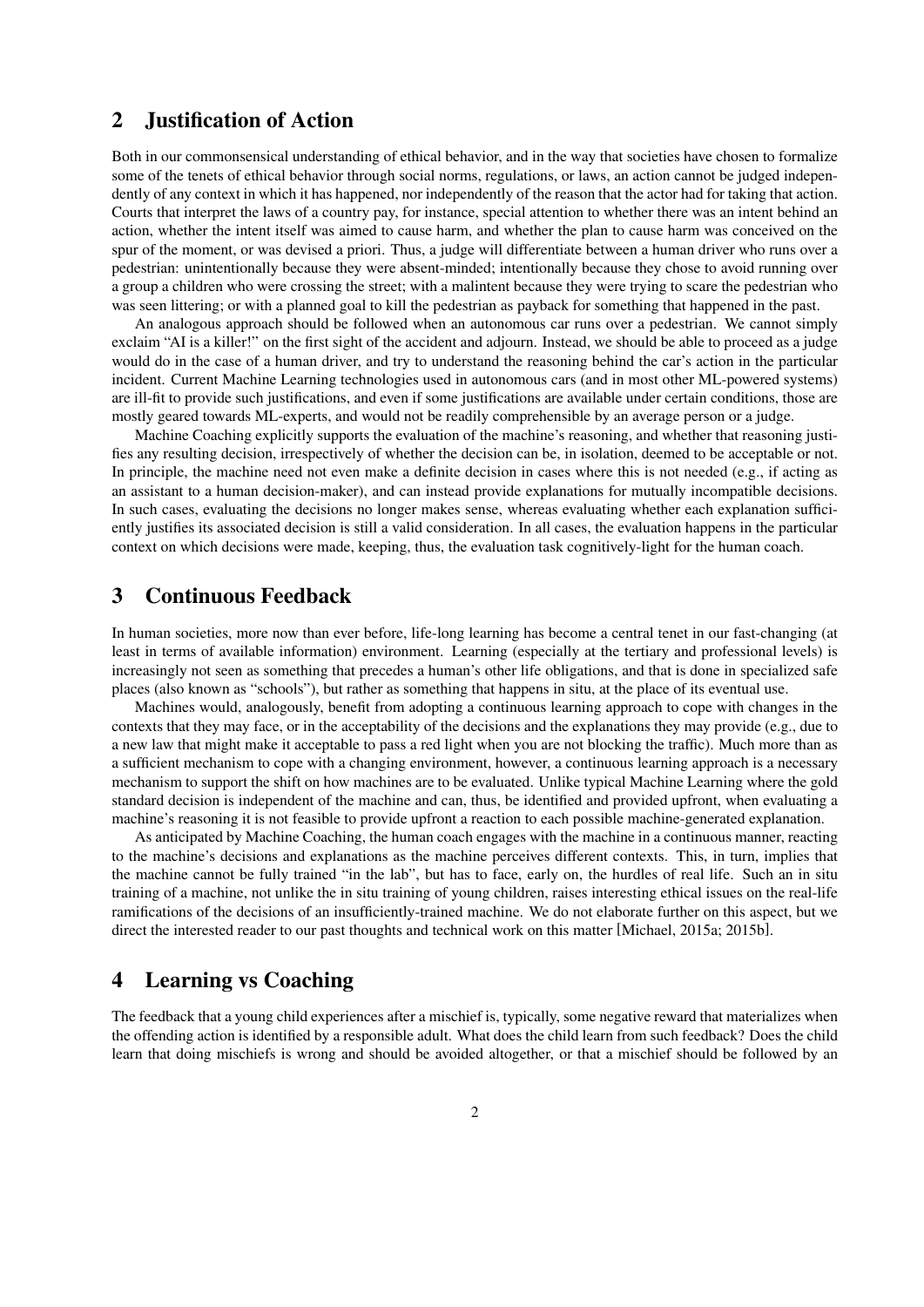attempt not to get caught, and hence not to have the negative reward materialize? In truth, we cannot control what one might end up learning from such sparse supervision feedback.<sup>1</sup> It is for this reason that nurturing children is not just a matter of applying supervision through feedback of the form "That is wrong!" or through negative reward of the form "No dessert for you tonight!", but rather a matter of making them understand why a certain action is not acceptable.

The same lack of control of what is learned applies also to machines trained through typical Machine Learning. The decision-making behavior of the machine might end up conforming to the feedback it receives, but the reasons justifying that behavior might be arbitrary. Providing as feedback the entire justification that we would find acceptable for the machine to employ for each particular context is as infeasible for machines as one could imagine is for humans.

By contrast, Machine Coaching embraces the Goldilocks principle on the role of the feedback, as being more than a simple label or a reward — as used in typical Machine Learning, which although very cognitively-light for the human, it is computationally-demanding for the machine — but still less than a full-fledged explanation — as used in typical Machine Programming, which although very computationally-light for the machine, it is cognitively-demanding for the human. Striking a balance between these two extremes, feedback in Machine Coaching comes through a counterargument to the current justification offered by the machine, appealing to the innate ability of humans to challenge arguments raised by others [Mercier and Sperber, 2011; Mercier, 2016], while also facilitating an elaboration tolerant integration of the counter-argument into the machine's knowledge base [McCarthy, 1998]. Furthermore, this feedback process is accompanied by formal guarantees on how efficiently and to what extent the machine converges to a state of offering decisions and associated explanations that are acceptable to its human coach [Michael, 2017; 2019].

# 5 "Personalized" Ethics

In this position paper we have discussed a human-machine interaction paradigm and an algorithmic protocol through which a machine can be developed that reasons in a manner that is ethically-acceptable to the machine's human coach. In terms of building ethical machines, then, *we would argue that as long as the human coach is supposed to be ethical, under whatever semantics this supposition is interpreted, then the machine should also be taken to be ethical under that same semantics*. We conclude this position paper by touching briefly upon certain issues that relate to this argument.

The premise of the argument that "the human coach is ethical" does not presume to take a stance on the kind of ethics that the human coach could or should have. We understand that every individual has their own personal version and variant of ethical standards — if one adopts a subjective view of ethics — or their own personal extent to which they abide to ethical standards — if one adopts an objective view of ethics. Still, large communities of people exist that acknowledge that their ethical commonalities outweigh their individual ethical differences, and accept someone as being ethical based on these ethical commonalities. Presumably, then, if one wishes to adopt the ethical standards of a certain community for a machine, one would need to identify a human coach that meets those ethical standards themselves. Alternatively, one could take the human coach to be an appropriately interdisciplinary group of people that (irrespectively of their personal ethics) are able to judge whether others (the machine in this case) are ethical. The group's work could be aided by having, to the extent this is deemed beneficial, the machine extract ethical standards through autodidactic learning [Michael, 2008] from written text [Michael, 2009] coming even from the Web [Michael, 2013], with the provision that since such ethical standards might, depending on the source of data, be heavily biased, the machine coaching process will need to follow autodidactic learning to clean up and debug what has been learned.

In terms of the conclusion of the argument that "the machine is ethical", we are effectively stipulating that a machine developed through Machine Coaching approximately replicates its human coach's ethical standards and should, by extension, be considered to be ethical in the same way, or to the same extent, as what its human coach reveals through the interaction with the machine. Would this approximate replication of ethical standards to the machine make, then, the human coach (and them alone) responsible for the ethical violations of their coached machine, once the latter is sufficiently trained by the human coach? We eschew answering this question, but we hypothesize that the answer should not be inconsistent with those of the following questions: Are parents responsible for their grown-up children's ethical violations? Are two twins raised under the same ethical standards, responsible for each other's ethical violations?

<sup>&</sup>lt;sup>1</sup>In fact, at least for the case of young children, the feedback that they are given by their parents is sometimes explicitly pushing them to learn to avoid getting caught, rather than avoiding doing the wrong thing, as in the case when a parent might say "*Don't let me see you* do that again!".